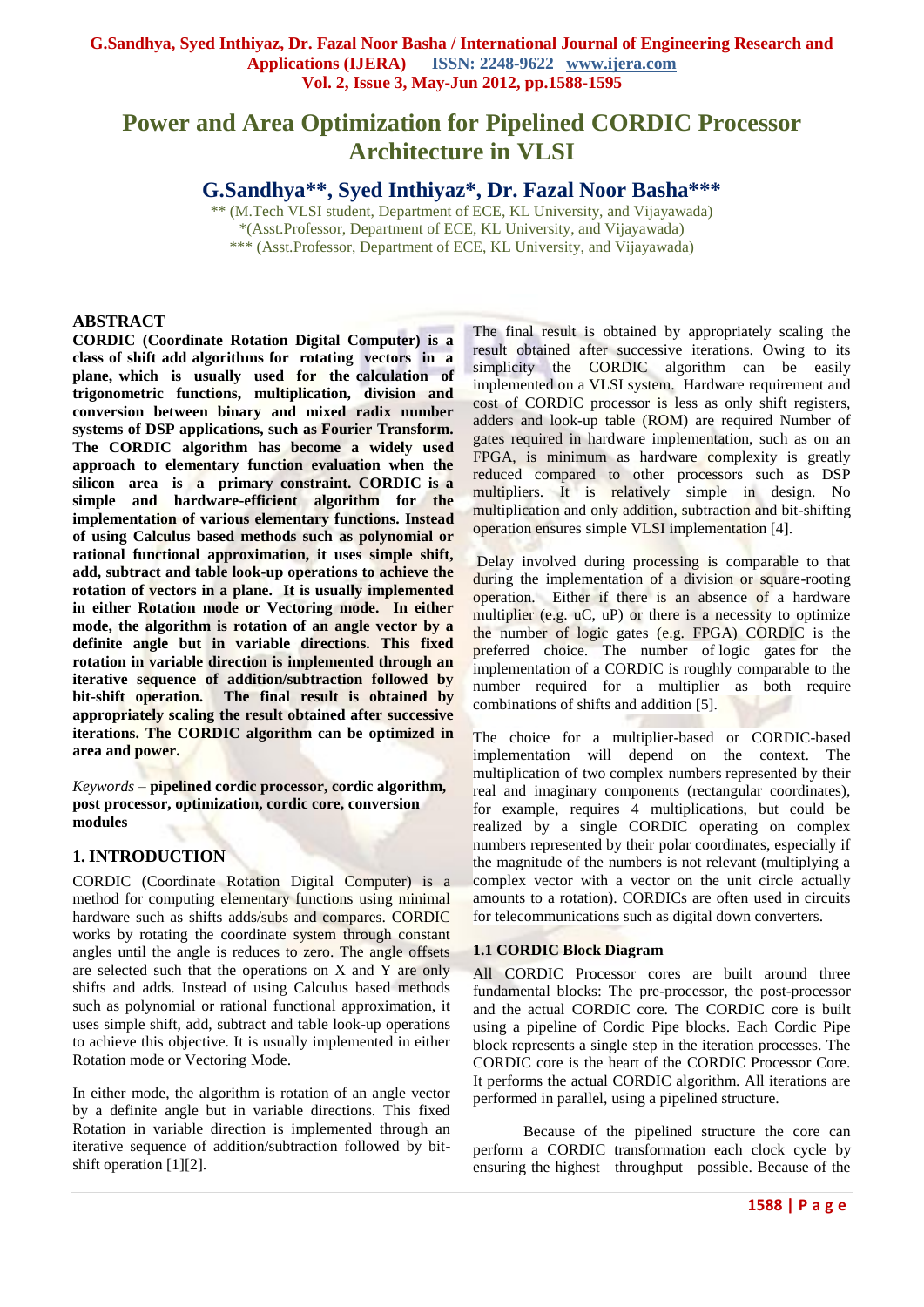arctan table used in the CORDIC algorithm, it only converges in the range of  $-1$ (rad) to  $+1$ (rad). To use the CORDIC algorithm over the entire  $2\pi$  range the inputs need to be manipulated to fit in the  $-1$  to  $+1$  rad. range. This is handled by the preprocessor. The post-processor corrects this and places the CORDIC core's results in the correct quadrant. It also contains logic to correct the P-factor.



Fig: 1 CORDIC Block Diagram

# **2. CORDIC BASIC ARCHITECTURE**

The following diagram explains the basic hardware architecture of a CORDIC processor. It shows the adders/subtractors and the shift registers. The adders/subtractors perform the addition/subtraction of binary numbers. The shift register performs the bit-shift operation in accordance with the algorithm. The constants corresponding to fixed angle values are obtained from the Look-up table implemented as a ROM.



The current research in the design of high speed VLSI architectures for real-time digital signal processing (DSP) algorithms has been directed by the advances in the VLSI

technology, which have provided the designers with significant impetus for porting algorithm into architecture. Many of the algorithms used in DSP and matrix arithmetic require elementary functions such as trigonometric, inverse trigonometric, logarithm, exponential, multiplication, and division functions.

The commonly used software solutions for the digital implementation of these functions are table lookup method and polynomial expansions, requiring number of multiplication and additions/subtractions. However, digitby-digit methods exist for the evaluation of these elementary functions, which compute faster than software solutions. CORDIC algorithm has drawn wide attention from academia and industry for various applications such as DSP, biomedical signal processing, and software defined radio, neural networks, and MIMO systems to mention just a few. It is an iterative algorithm, requiring simple shift and addition operations, for hardware realization of basic elementary functions. Since CORDIC is used as a building block in various single chip solutions, the critical aspects to be considered are high speed, low power, and low area, for achieving reasonable overall performance [6].

 In this paper, we first classify the CORDIC algorithm based on the number system and discuss its importance in the implementation of CORDIC algorithm. Then, we present systematic and comprehensive taxonomy of rotational CORDIC algorithms, which are subsequently discussed in depth. Special attention has been devoted to the higher radix and flat techniques proposed in the literature for reducing the latency. Finally, detailed comparison of various algorithms is presented, which can provide first-order information to designers looking for either further improvement of performance or selection of rotational CORDIC for a specific application.

# **3. CORDIC ALGORITHM**

The CORDIC algorithm performs a planar rotation. Graphically, planar rotation means transforming a vector  $(X_i, Y_i)$  into a new vector  $(X_j, Y_j)$ . This is shown in fig below. This algorithm calculates the sine and cosine values of a given angle (in radians) by transforming the coordinates from polar representation to representation in Cartesian form. To measure the values of sine and cosine, the coordinates corresponding to the angle on a unit circle is found, the x-coordinate of which gives the cosine values while the y-coordinate gives the sine value[8]. We start with the vector v0 aligned with the x-axis*:*

$$
v_0 = \begin{pmatrix} 1 \\ 0 \end{pmatrix}
$$
 Equation 1

In Fig 2, the x-coordinate is 1, whereas the y-coordinate is 0.

In the first iteration, this vector is rotated 45° counterclockwise to get the vector v1. Successive iterations will rotate the vector in one or the other direction by size decreasing steps, until the desired angle has been achieved. The direction of rotation of the CORDIC vector is decided by the value of  $\beta_i$  where  $\beta_i$  is the difference between the rotation value to be reached and the present angle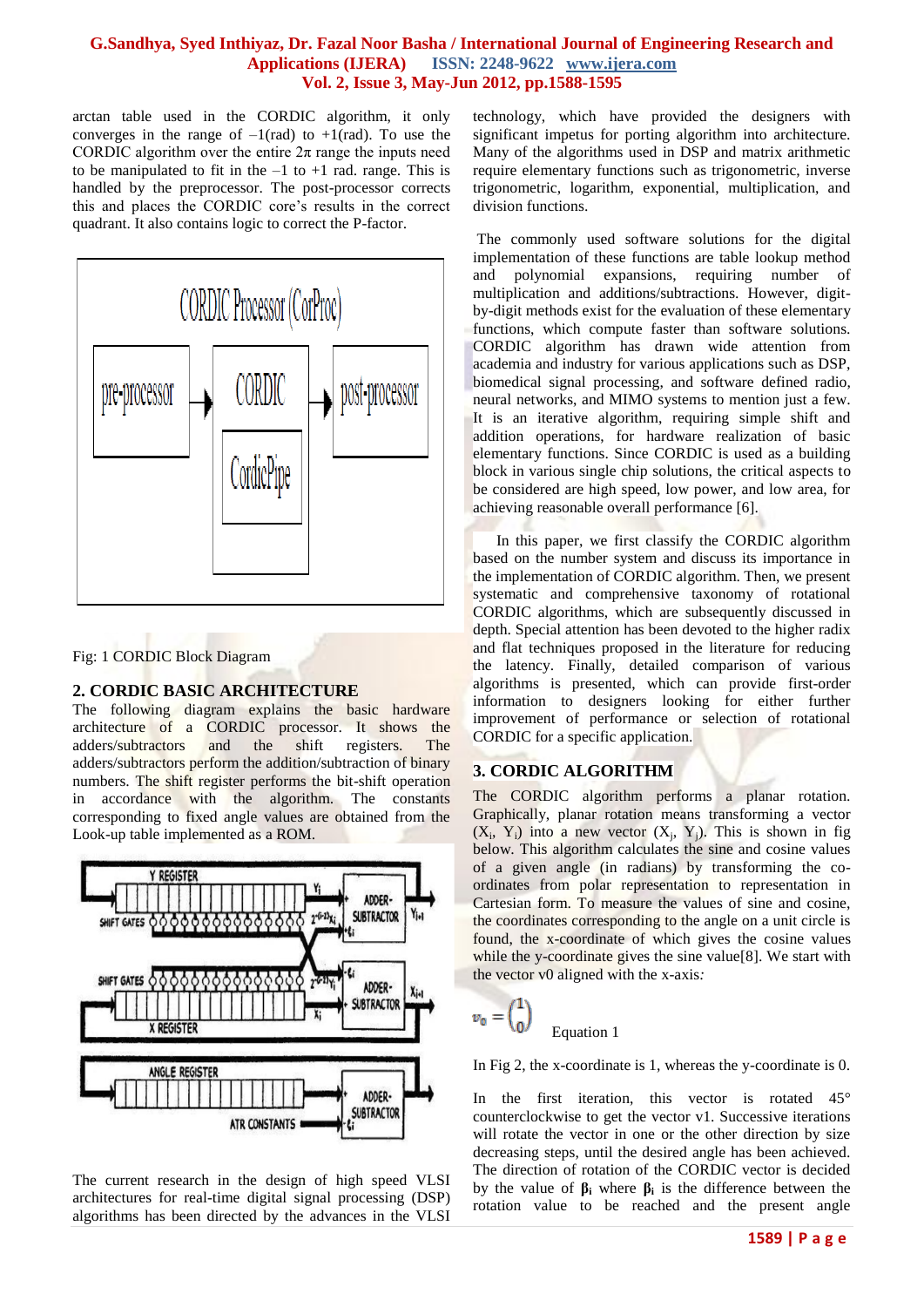accumulator value. CORDIC algorithm depends on the value of this parameter  $β$ **i** which in turn is decided by value of co-ordinate y. Step size is given as:

$$
tan(1/(2^{(i-1)}))
$$
; where i= 1,2,3,... Equation 2



Fig: 2 Planar representation of CORDIC Algorithm

Whenever one complex number is multiplied with another the magnitude of the resultant complex number is the product of the individual magnitudes and its phase is sum of the individual phases. Thus, rotation of a vector can be achieved by simply multiplying the vector with a complex number of unit magnitude. This is known as real rotation. The subsequent values of the vector  $v_i$  is given by

The rotation matrix  $R$  is given by:

$$
R_i = \begin{pmatrix} \cos \gamma_i & -\sin \gamma_i \\ \sin \gamma_i & \cos \gamma_i \end{pmatrix}
$$
 Equation 3

Using the following two trigonometric identities

$$
\cos \alpha = \frac{1}{\sqrt{1 + \tan^2 \alpha}}
$$
  

$$
\sin \alpha = \frac{\tan \alpha}{\sqrt{1 + \tan^2 \alpha}}
$$
 Equation 4

The rotation matrix becomes:

$$
R_i = \frac{1}{\sqrt{1 + \tan^2 \gamma_i}} \begin{pmatrix} 1 & -\tan \gamma_i \\ \tan \gamma_i & 1 \end{pmatrix}
$$
 Equation 5

The expression for the rotated vector  $v_i = R_i v_{i-1}$ 

$$
v_i = \frac{1}{\sqrt{1 + \tan^2 \gamma_i}} \begin{pmatrix} x_{i-1} & -y_{i-1} \tan \gamma_i \\ x_{i-1} \tan \gamma_i & y_{i-1} \end{pmatrix}
$$

Equation 6

The resultant rotations described by the vector in the figure described below are known as Pseudo-rotations. Volder proposed that this rotation angle θ can be broken down into a series of small successive shrinking angles. Restricting the angles  $\gamma_i$  so that **tan**  $\gamma_i$  takes on the value  $\pm 2^{-i}$ .

 The multiplication with the tangent can be replaced by a division by a power of two, which is efficiently done in digital computer hardware using a bit shift. The expression then becomes:

$$
v_i = K_i \begin{pmatrix} x_{i-1} & -\sigma_i 2^{-i} y_{i-1} \\ \sigma_i 2^{-i} x_{i-1} & y_{i-1} \end{pmatrix}
$$
 Equation 7

Where

ä ×

**σ***i* can have the values of −1 or 1 and is used to determine the direction of the rotation: if the angle **β***<sup>i</sup>* is positive then σ*i*  is 1 otherwise it is −1.

The value of 
$$
\beta_i
$$
 is given as,

$$
\beta_i = \beta_{i-1} - \sigma_i \gamma_i
$$

Equation 8

Where the initial  $\beta$  value is the angle for which the sine, cosine values are to be calculated for

The rotation matrix R is given by:  
\n
$$
\gamma_i = \arctan 2^{-i} \frac{Equation 3}{Equation 9}
$$

Thus, the new x and y coordinate values can be given as

$$
X_i = X_{i-1} - 2^{-i} Y_{i-1}
$$
  
\n
$$
Y_i = Y_{i-1} + 2^{-i} X_{i-1}, \quad \text{when } \beta_i > 0 \text{ Equation 10}
$$

And

$$
X_i = X_{i-1} + 2^{-i}Y_{i-1}
$$

$$
Y_i = Y_{i-1} - 2^{-i}X_{i-1}, \qquad \text{when } \beta_i < 0 \quad \text{Equation 11}
$$

#### **3.1 Scaling Factor**

We can ignore  $K_i$  in the iterative process and then apply it afterward by a scaling factor:

$$
K(n) = \prod_{i=0}^{n-1} K_i = \prod_{i=0}^{n-1} 1/\sqrt{1 + 2^{-2i}}
$$
Equati

on  $12$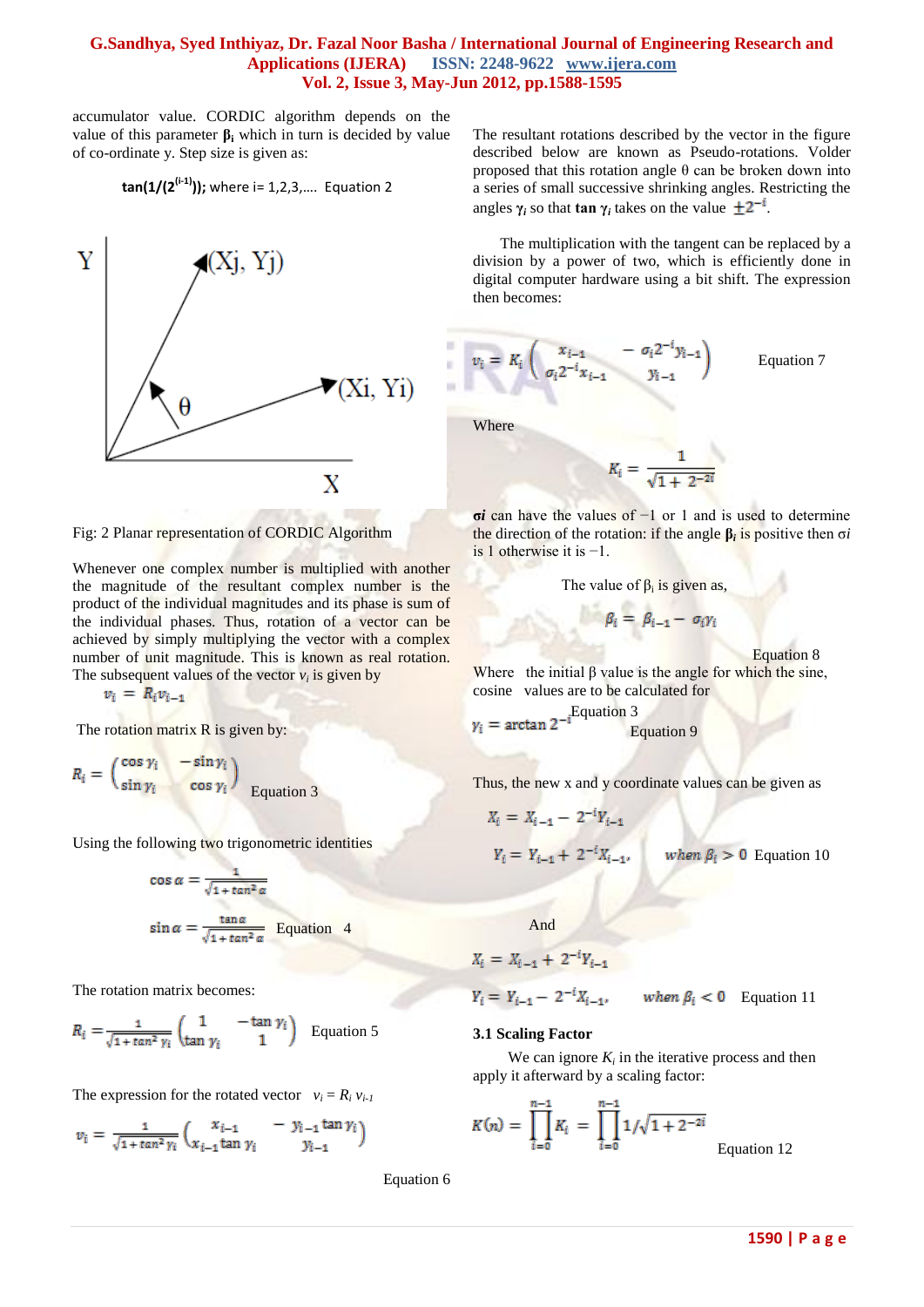This is calculated in advance and stored in a table, or as a single constant for a fixed number of iterations. This correction could also be made in advance, by scaling  $v_0$  and hence saving a multiplication. Additionally it can be noted that

 $K = \lim_{n \to \infty} K(n) \approx 0.6072529350088812561694$ 

Equation 13

Here the radix 2 system is used since it avoids use of multiplications while implementing the above equation. Hence a CORDIC iteration can be realized using shifters and adders only.

### **4. PIPELINED CORDIC ARCHITECTURE**

It is comparatively the most efficient CORDIC architecture. In this method multiple iterations take place in multiple clock cycles. It is implemented by inserting registers within the different adder stages.



Fig: 3 Pipelined CORDIC Architecture

FPGA implementation is easy, as registers are already available, thus requiring no extra hardware. Number of iterations after which the system gives accurate result can be modeled, considering clock frequency of the system.

 When operating at greater clock period power consumption in later stages reduces due to lesser switching activity in each clock period. It overcomes the disadvantages in Sequential or Iterative CORDIC structure and parallel or cascaded CORDIC. We will consider two modules for showing the optimization of pipelined CORDIC processor.

### **4.1 Polar TO Rectangular Conversion**

A Logical Expression for sine and cosine computer is a Polar to Cartesian Co-ordinate transformer. The transformation from Polar to Cartesian is defined by:

 $X=r \cos \alpha$ 

 $Y=r \sin \alpha$ 

As pointed out above the multiplication by the Magnitude comes for free using the cordic rotator. The transformation is accomplished by selecting the rotation mode with xo= Polar magnitude, zo= polar phase, and yo=0. The vector result represents the polar input transformed to Cartesian space. The transform has a gain equal to the rotator gain, which needs to be accounted for some where in the system .If the gain is unacceptable, the polar magnitude may be multiplied by the reciprocal of the rotator gain before it is presented to the CORDIC rotator.



Fig: 4 Core Structure of Polar to Rectangular conversion

#### **4.2 IO Ports**

Core structure of Polar to Rectangular Conversion is described in the above figure 4.Clock input signal, Clock Enable and angle are taken as inputs. Sine and Cosine magnitudes are taken as outputs.

| Port       | Width | <b>Direction</b> | <b>Description</b>  |
|------------|-------|------------------|---------------------|
| <b>CLK</b> |       | Input            | System Clock        |
| ENA        |       | Input            | Clock enable signal |
| Ain        | 16    | Input            | Angel input         |
| Sin        | 16    | Output           | Sine output         |
| Cos        | 16    | Output           | Cosine output       |

Fig: 5 IO Ports of Polar to Rectangular conversion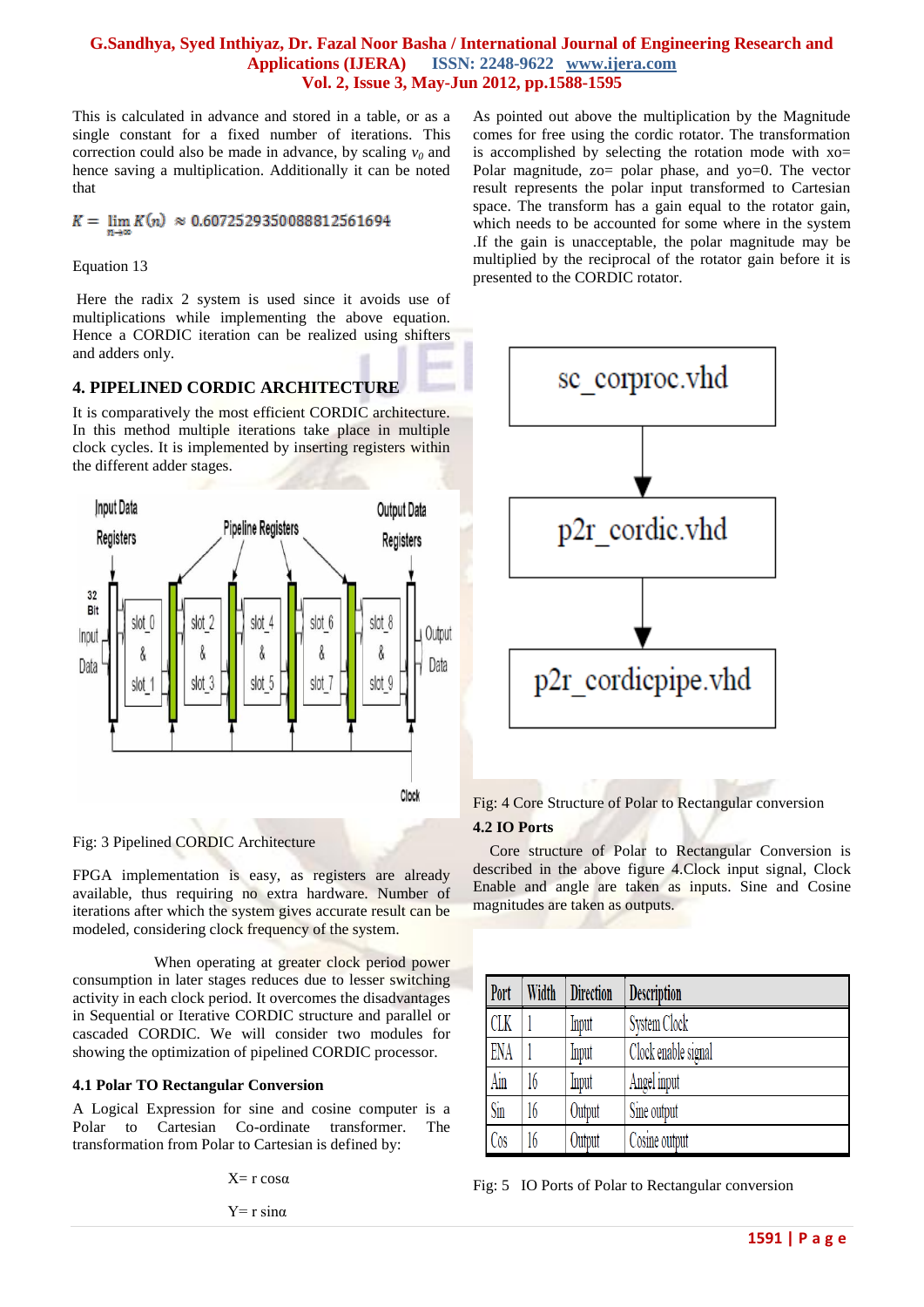# **5. SIMULATION RESULTS OF POLAR TO RECTANGULAR CONVERSION**



Fig: 6 Simulation result of Polar to Rectangular conversion

### **5.1 Synthesis Report**

| Maximum Frequency                           | 189.364MHz          |  |
|---------------------------------------------|---------------------|--|
| Minimum input arrival time before clock     | $5.527$ ns          |  |
| Maximum output required time after clock    | 4.283ns             |  |
| Maximum combinational path delay            | No path found       |  |
| Total REAL time to Xst completion           | 17.00 secs          |  |
| Total CPU time to Xst completion            | 16.72 secs          |  |
| <b>Maximum Frequency</b>                    | 218.746MHz          |  |
| Minimum input arrival time before clock     | 4.835ns             |  |
| Maximum output required time after<br>clock | 4.040ns             |  |
| Maximum combinational path delay            | No path found       |  |
| Total delay                                 | 4.040ns             |  |
| Total REAL time to Xst completion           | 12.00 secs          |  |
| Total CPU time to Xst completion            | 11.59 secs          |  |
| Total memory usage                          | 184912<br>kilobytes |  |
| <b>Total Delay</b>                          | 4.283ns             |  |

Table: 1 Synthesis Report of Polar to Rectangular Conversion

# **5.2 Power Report**

| Total Supply power          | 0.081w |
|-----------------------------|--------|
| <b>Total Current</b>        | 0.002A |
| <b>Junction Temperature</b> | 27.1c  |

Table: 2 Power Report of Polar to Rectangular Conversion

# **6. OPTIMIZATION IN BOTH AREA AND POWER FOR POLAR TO RECTANGULAR CONVERSION USING Xilinx PlanAhead 13.1**

This can be done in Xilinx PlanAhead 13.1 by assigning required pin constraints from results obtained in Xilinx 13.1. This can be done by creating Ucf file in PlanAhead. Optimization can be analysed by observing below results. There will be decrease in both area and delay.

|                       | Strategy: PlanAhead Defaults |                                                                                      | Strategy:       | <b>ISE Defaults</b> |                    |                          |
|-----------------------|------------------------------|--------------------------------------------------------------------------------------|-----------------|---------------------|--------------------|--------------------------|
| Util:                 | 7.0%                         |                                                                                      | Util:           | 7.0%                |                    |                          |
| FMax:                 | 189.364 MHz                  |                                                                                      | Timing Score: 0 |                     |                    |                          |
|                       |                              |                                                                                      | Unrouted:       | $\mathbf{0}$        |                    |                          |
| П<br><b>Resources</b> |                              |                                                                                      |                 |                     |                    | Show Graph (A)           |
|                       |                              | RTL Estimation   Synthesis Estimation   Netlist Estimation   Implemented Utilization |                 |                     |                    |                          |
| Part: xc3s500efg320-4 |                              |                                                                                      |                 |                     |                    |                          |
| Resource              |                              | <b>Estimation</b>                                                                    | Available       |                     | <b>Utilization</b> |                          |
| Slice                 |                              | 376                                                                                  | 4656            |                     |                    | 8%                       |
|                       |                              | 711                                                                                  | 9312            |                     |                    | 8%                       |
| Slice Flip Flop       |                              |                                                                                      |                 |                     |                    | 8%                       |
| 4 input LUT           |                              | 727                                                                                  | 9312            |                     |                    |                          |
| IO.                   |                              | 50                                                                                   | 232             |                     |                    | 22%                      |
| <b>GCLK</b>           |                              | 1                                                                                    | 24              |                     |                    | 4%                       |
| Ø                     | <b>Implemented Timing</b>    |                                                                                      |                 |                     |                    |                          |
|                       |                              | Timing constraints were not defined for this implementation.                         |                 |                     |                    | $\pmb{\hat{\mathbf{x}}}$ |



# **6.1 Graph of Implemented Utilization in PlanAhead 13.1:**



Fig: 8 Utilization in Xilinx PlanAhead 13.1

# **6.2 Optimized Synthesis Report**

Table: 3 shows the Optimized Synthesis Report of Polar to Rectangular Conversion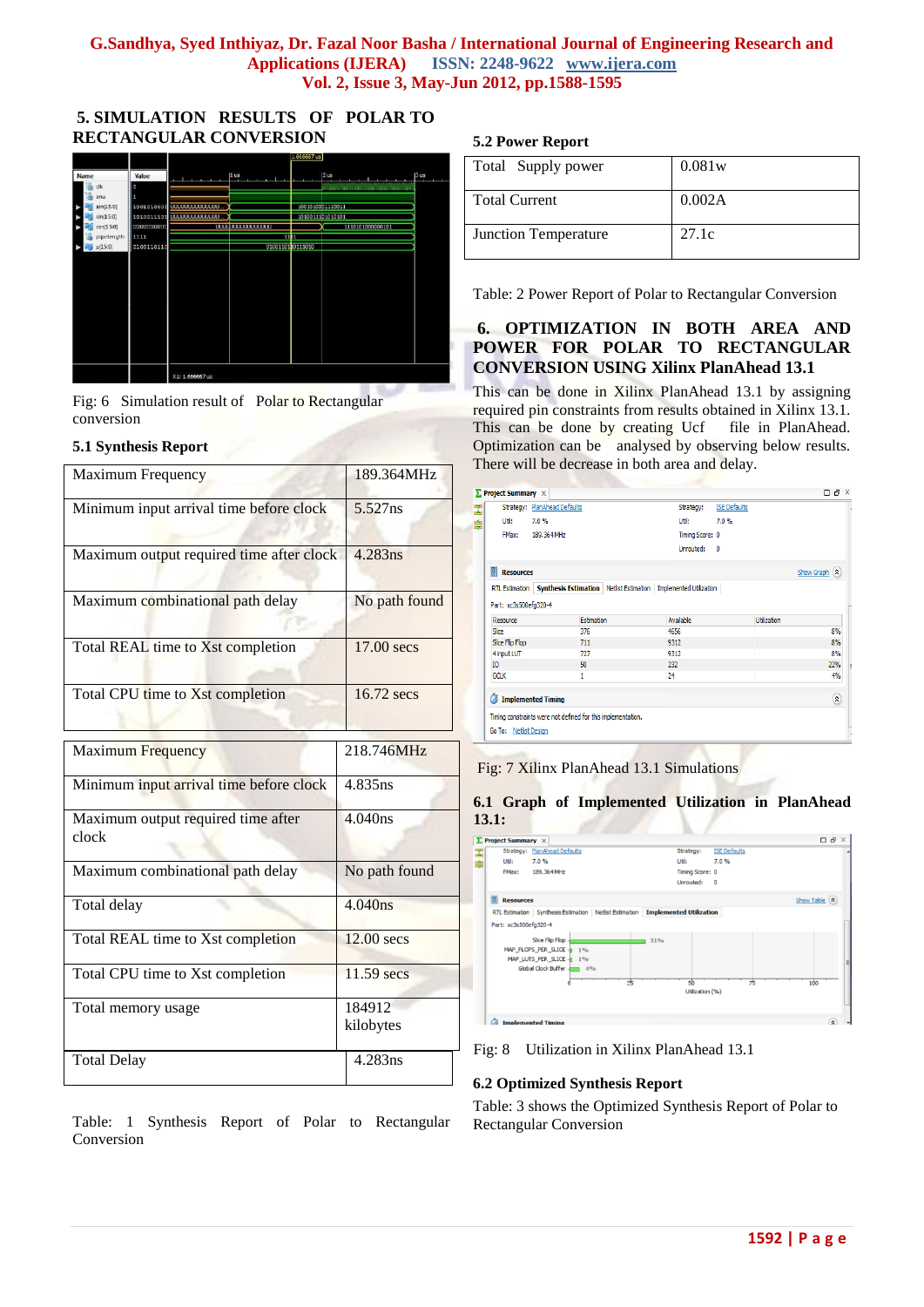# **7. RECTANGULAR TO POLAR CONVERSION**

The rectangular to polar coordinate processor is built around the second CORDIC scheme which calculates

 $\left|P\sqrt{1+a^2},0,\arctan(a)\right|$ 

It takes two 16bit signed words as inputs (Xin, Yin), which are the rectangular coordinates of a point in a 2-dimensional space. The core returns the equivalent Polar coordinates where Rout is the radius and Aout is the angle .The rectangular to polar transformation consists of finding the magnitude and phase angle of input vector. We can immediately recognize the both functions are provided simultaneously by the vectoring mode CORDIC rotator.

The magnitude of the result will be scaled by the CORDIC rotator gain and should be accounted for elsewhere in the system. If the gain is unacceptable, it can be corrected by multiplying the resulting magnitude by the reciprocal of the gain constant.

| Maximum Frequency                        | 153.896MHz    |
|------------------------------------------|---------------|
| Minimum input arrival time before clock  | $6.046$ ns    |
| Maximum output required time after clock | $4.283$ ns    |
| Maximum combinational path delay         | No path found |
| Total delay                              | 4.281ns       |
| Total REAL time to Xst completion        | 19.00 secs    |
| Total CPU time to Xst completion         | 18.93 secs    |
|                                          |               |

Table: 3 shows the Optimized Synthesis Report of Polar to Rectangular Conversion





# **7.1 IO Ports**

| Port       | Width | <b>Direction</b> | <b>Description</b>                              |
|------------|-------|------------------|-------------------------------------------------|
| CLK        |       | Input            | <b>System Clock</b>                             |
| <b>ENA</b> |       | Input            | Clock enable signal                             |
| Xin        | 16    | Input            | X-coordinate input. Signed value                |
| Yin        | 16    | Input            | Y-coordinate input. Signed value                |
| Rout       | 20    | Output           | Radius output. Unsigned value.                  |
| Aout       | 20    | Output           | Angle $(\theta)$ output. Singed/Unsigned value. |

Table: 4 IO Ports of Polar to Rectangular conversion

# **8. SIMULATION RESULT OF RECTANGULAR TO POLAR CONVERSION**



Fig: 10 Simulation Result of Rectangular to Polar Conversion

### **8.1 Synthesis Report**

Table: 7 Synthesis Report of Rectangular to Polar Conversion

### 8.2 POWER REPORT:

| Total Supply power          | 0.081w |
|-----------------------------|--------|
| <b>Total Current</b>        | 0.002A |
| <b>Junction Temperature</b> | 27.1c  |
| Ambient temperature         | 82.9c  |
| Source voltage vecint       | 1.2v   |

Table: 6 Power Report of Rectangular to Polar Conversion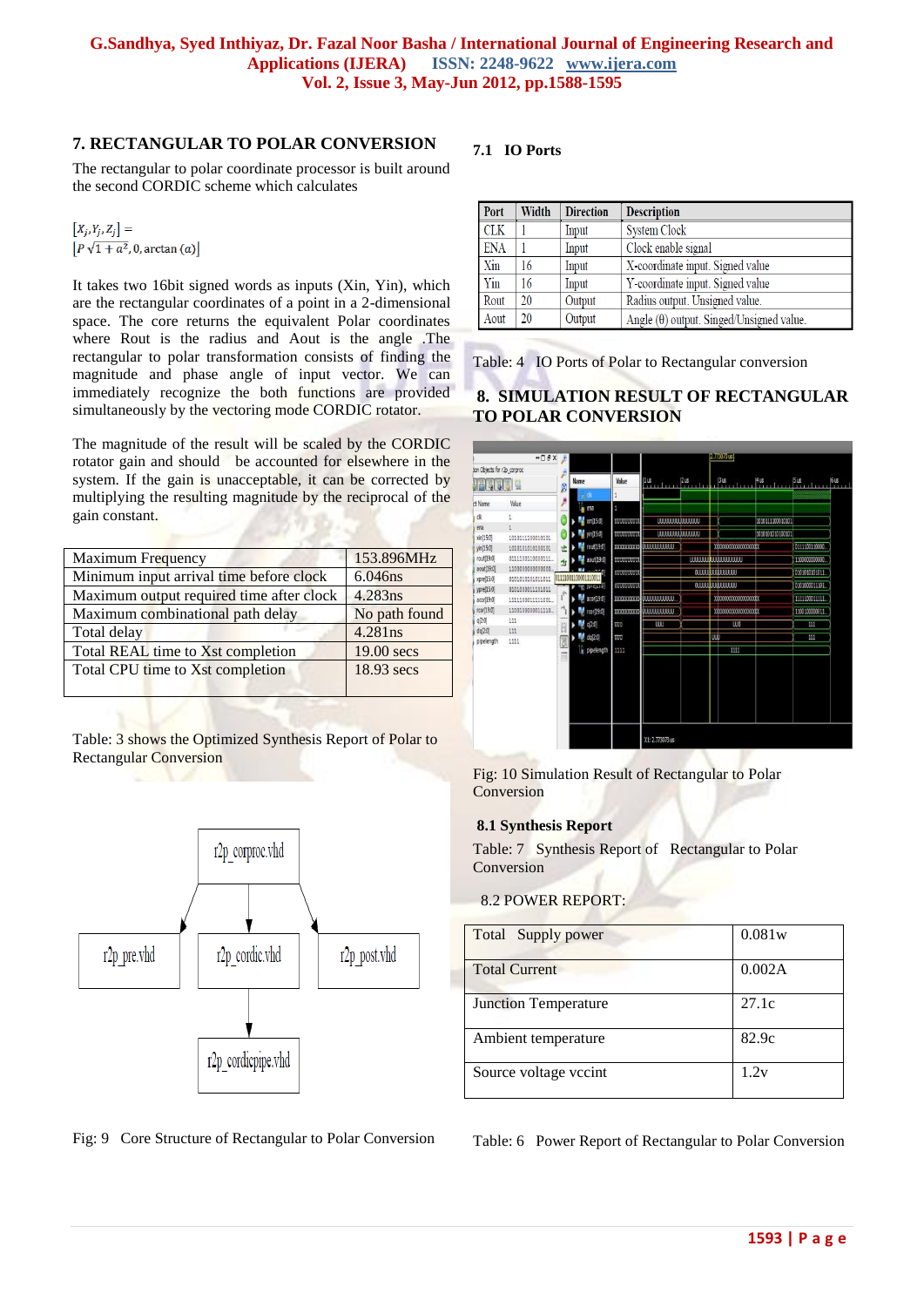# **9. OPTIMIZATION IN BOTH AREA AND POWER OF RECTANGULAR TO POLAR CONVERSION USING Xilinx PlanAhead 13.1**

This can be done in Xilinx PlanAhead 13.1 by assigning required pin constraints from results obtained in Xilinx 13.1. This can be done by creating Ucf file in PlanAhead. Optimization can be analysed by observing below results. There will be decrease in both area and delay.

| <b>Synthesis</b>      |                              |                                                                                      | <b>Implementation</b>  |                    |                |
|-----------------------|------------------------------|--------------------------------------------------------------------------------------|------------------------|--------------------|----------------|
| Part:                 | xc3s500efg320-4              |                                                                                      | Part:                  | xc3s500efg320-4    |                |
|                       |                              |                                                                                      |                        |                    |                |
|                       | Strategy: PlanAhead Defaults |                                                                                      | Strategy: ISE Defaults |                    |                |
| 튫<br><b>Resources</b> |                              |                                                                                      |                        |                    | Show Graph (A) |
|                       |                              | RTL Estimation   Synthesis Estimation   Netlist Estimation   Implemented Utilization |                        |                    |                |
| Part: xc3s500efg320-4 |                              |                                                                                      |                        |                    |                |
| Resource              |                              | Estimation                                                                           | Available              | <b>Utilization</b> |                |
|                       |                              | 594                                                                                  | 4656                   |                    | 13%            |
|                       |                              |                                                                                      |                        |                    |                |
| Slice                 |                              |                                                                                      |                        |                    |                |
| Slice Flip Flop       |                              | 1035<br>1165                                                                         | 9312<br>9312           |                    | 11%<br>13%     |
| 4 input LUT<br>IO     | 74                           |                                                                                      | 232                    |                    | 32%            |



**9.1 Graph of Implemented Utilization in PlanAhead 13.1:**



Fig: 12 Utilization in Xilinx PlanAhead 13.1

# **9.2 Optimized Synthesis Report**

| <b>Maximum Frequency</b>                 | 153.899MHz    |
|------------------------------------------|---------------|
| Minimum input arrival time before clock  | 6.03ns        |
| Maximum output required time after clock | 4.21ns        |
| Maximum combinational path delay         | No path found |
| Total delay                              | 4.03ns        |
| Total REAL time to Xst completion        | 12 secs       |
| Total CPU time to Xst completion         | 11.9secs      |

Table: 7 Optimized Synthesis Report of Rectangular to polar Conversion

# **10. CONCLUSIONS**

Pipelined CORDIC Processor is designed and optimized both in area and Power. The Throughput can be increased by decreasing latency in each individual Pipeline stages. Scale factor errors can be reduced by scaling down successive iterations or by reducing no of micro rotations.CORDIC is generally faster than other approaches when a hardware multiplier is unavailable , or when the number of gates required to implement the functions, it supports should be minimized (e.g., in an [FPGA\)](http://en.wikipedia.org/wiki/FPGA). The CORDIC algorithm has become a widely used approach to elementary function evaluation when the silicon area is a primary constraint. This Pipelined Architecture can be easily integrated in VLSI Technology due to its regularity and modularity. The Architecture can be used in digital sine cosine generator in various dsp applications.

# **REFERENCES:**

[1] Volder J. E., .The CORDIC trigonometric computing technique., IRE Trans. Electronic Computing, Volume EC-8, pp 330 - 334, 1959. [2]

LindlbauerN.,www.cnmat.berkeley.edu/~norbert/C ORDIC/node3.htmlhtt.

- [3] Krsti M., Troyu A., Muharutnu K. and Grass E., .*Optimized low-power synchronizer design for the IEEE 802.11a standard., Frankfurt (Oder), Germany, 2003.*
- [4] Proakis J. G.,Manolakis D. G., .*Digital signal processing principles, algorithms and applications., Prentice Hall, Delhi, 2008.*
- [5] N. Takagi, T. Asada, and S.Yajima, "*Redundant CORDIC Methods with a Constant Scale Factor for Sine and Cosine Computation," IEEE Transactions on Computers, vol. 40, no. 9, 1991.*
- [6] J.-A. Lee and T. Lang, "*Constant-Factor Redundant CORDIC for Angle Calculation and Rotation," IEEE Transactions on Computers, vol. 41, no. 8, 1992.*
- [7] H. Lin and A. Sips, "*On-Line CORDIC Algorithms," IEEE Transactions on Computers, vol. 39, 1990, pp. 1038 1052.*
- [8]. J. Duprat and J.-M. Muller, "*The CORDIC Algorithm: New Results for Fast VLSI Implementation," IEEE Transactions on Computers, vol. 42, 1993, pp. 168–178.*
- [9]. H. Dawid and H. Meyr, "*The Differential CORDIC Algorithm: Constant Scale Factor Redundant Implementation without Correcting Iterations," IEEE Transactions on Computers, vol. 45, no. 3, 1996*.
- [10]. S. Wang, V. Piuri, and E. Swartzlander, "*Hybrid CORDIC Algorithms," IEEE Transactions on Computers, vol. 46, 1997, pp. 1202–1207.*